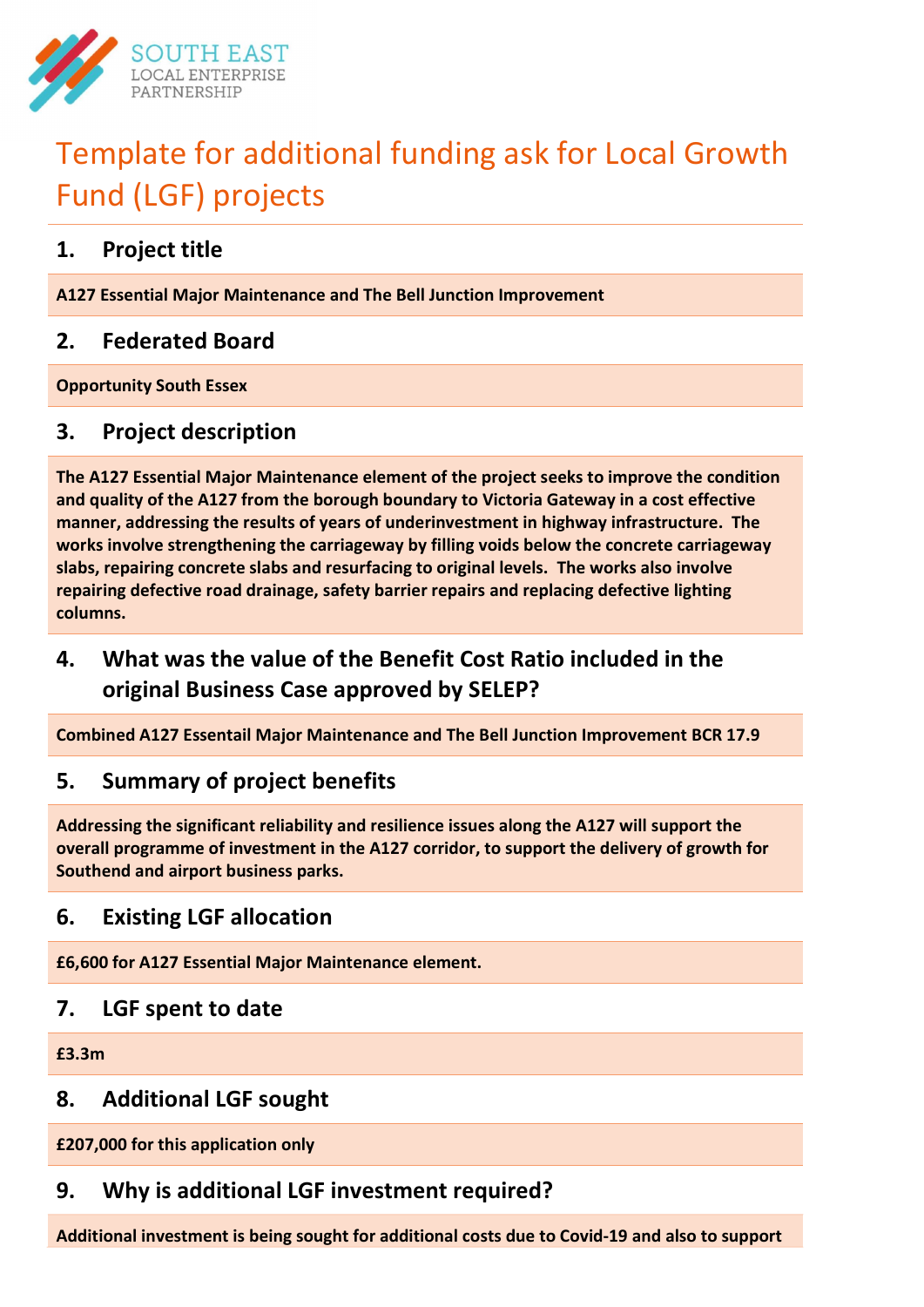

an increase in costs as works to fill voids below concrete carriageway slabs are more than was anticipated.

## 10. Can the project proceed without the additional LGF allocation?

Main construction commenced on 1 September 2020, the project can continue with construction but will not be able to deliver all the benefits stated with the business case.

11. What are the main project risks impacting the ability of the project to proceed?

Main construction commenced on 1 September and due for completion Summer 21.

12. Have the project benefits changed since the original Business Case was approved by the Accountability Board?

If yes, please state the nature of these changes and the likely impact on the value for money case.

No change in benefits stated within the business case if further investement is provided.

#### 13. How can the project support the economic recovery?

The project supports the resilience of the A127 which is the main route into Southend and is also the freight route and carries up to 65,000 vehicles per day within the borough of Southend-on-Sea. This project supports the resilience of the A127 by addressing the results of years of underinvestment in highway infrastructure. There are a number of locations on the A127 where the carriageway condition has fallen below an acceptable standard for a carriageway of this classification and if left untreated will lead to failure of the carriageway.

14. If additional funding is awarded to the project, are there any remaining barriers to project delivery (for example: outstanding planning approvals, other Governance requirements, other funding sources awaiting confirmation)?

No. Main construction commenced on 1 September and is due to be complete in Summer 21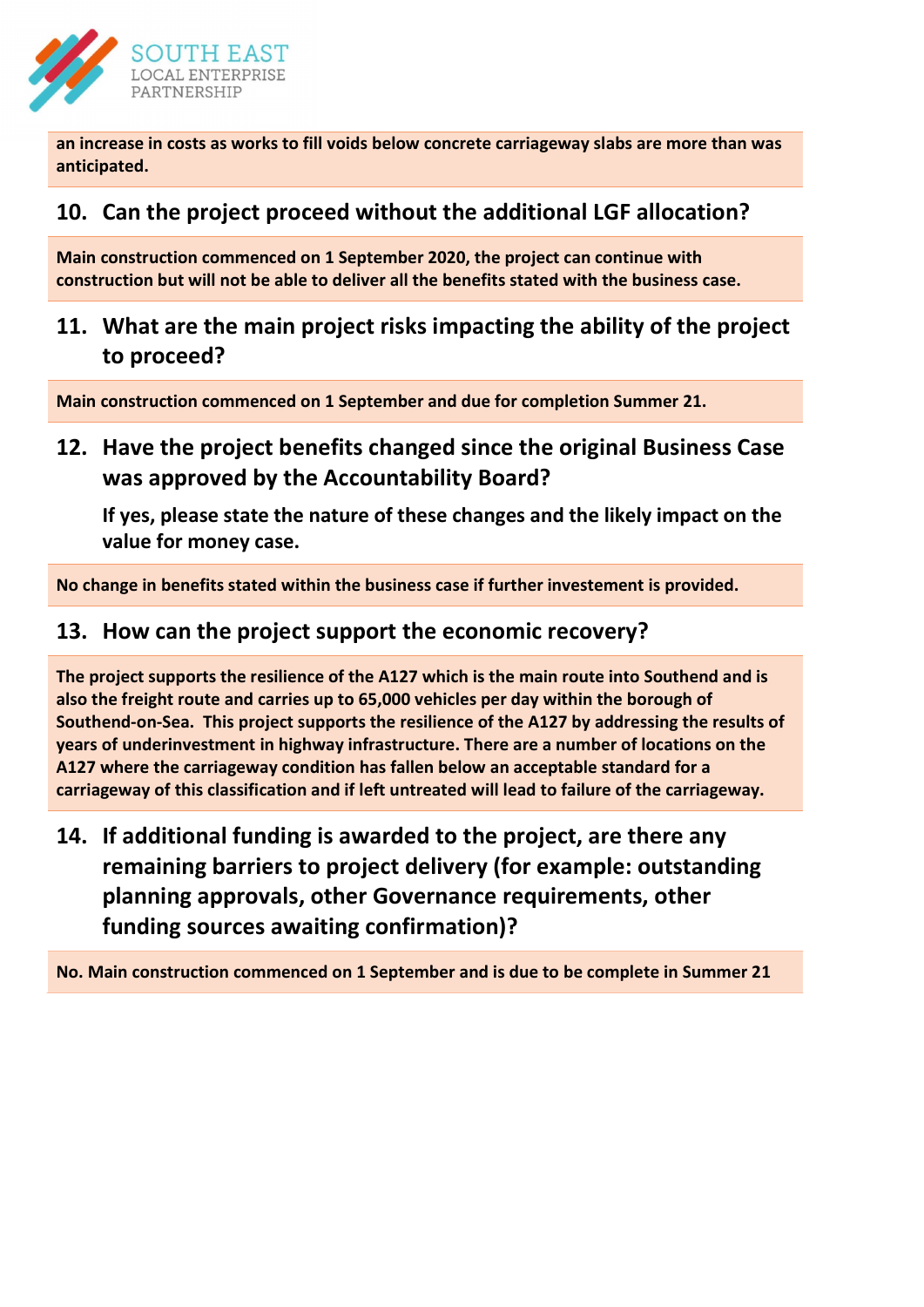

| Original funding breakdown (as per the original Business Case) (£m) |         |         |         |             |             |         |         |         |         |                 |              |
|---------------------------------------------------------------------|---------|---------|---------|-------------|-------------|---------|---------|---------|---------|-----------------|--------------|
| <b>Funding</b><br>source                                            | 2015/16 | 2016/17 | 2017/18 | 2018/19     | 2019/20     | 2020/21 | 2021/22 | 2022/23 | 2023/24 | 2024<br>onwards | <b>Total</b> |
| <b>SELEP</b>                                                        |         |         |         | 1.23        | 3.82        | 5.85    |         |         |         |                 | 10.9         |
| Southend-<br>on-Sea                                                 |         |         | 0.190   | $\mathbf 0$ | $\mathbf 0$ | 0.529   |         |         |         |                 | 0.72         |
| <b>Section</b><br>106                                               |         |         |         |             | 0.063       |         |         |         |         |                 | 0.063        |
| <b>Total</b>                                                        |         |         | 0.19    | 1.23        | 3.883       | 6.379   |         |         |         |                 | 11.683       |

| <b>Revised funding breakdown (£m)</b> |         |         |         |         |         |         |         |         |         |                 |              |
|---------------------------------------|---------|---------|---------|---------|---------|---------|---------|---------|---------|-----------------|--------------|
| <b>Funding</b><br>source              | 2015/16 | 2016/17 | 2017/18 | 2018/19 | 2019/20 | 2020/21 | 2021/22 | 2022/23 | 2023/24 | 2024<br>onwards | <b>Total</b> |
| <b>SELEP</b>                          |         |         |         | 0.396   | 1.123   | 2.983   | 7.0     |         |         |                 | $11.5*$      |
| Southend-<br>on-Sea                   |         |         | 0.190   |         |         |         | 0.529   |         |         |                 | 0.72         |
| Section 106                           |         |         |         |         |         | 0.063   |         |         |         |                 | 0.063        |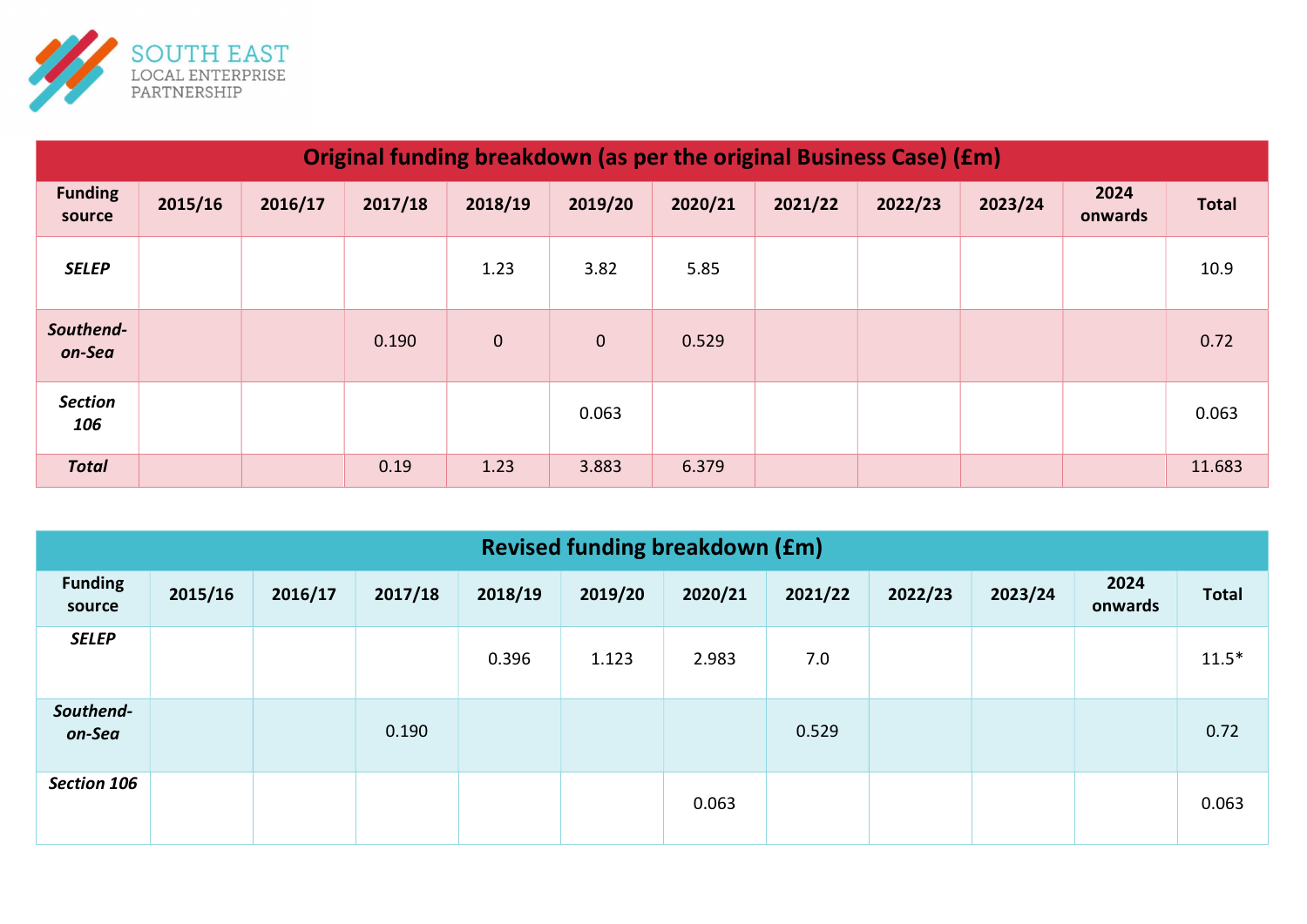

| <b>Total</b> |  |  | 0.190 | 0.396 | 122<br>1.123 | 3.046 | 7.529 |  |  |  | 12.283 |
|--------------|--|--|-------|-------|--------------|-------|-------|--|--|--|--------|
|--------------|--|--|-------|-------|--------------|-------|-------|--|--|--|--------|

\*Note amount shown as additional LGF includes £393,000 which is subject to further approvals and additional LGF being available